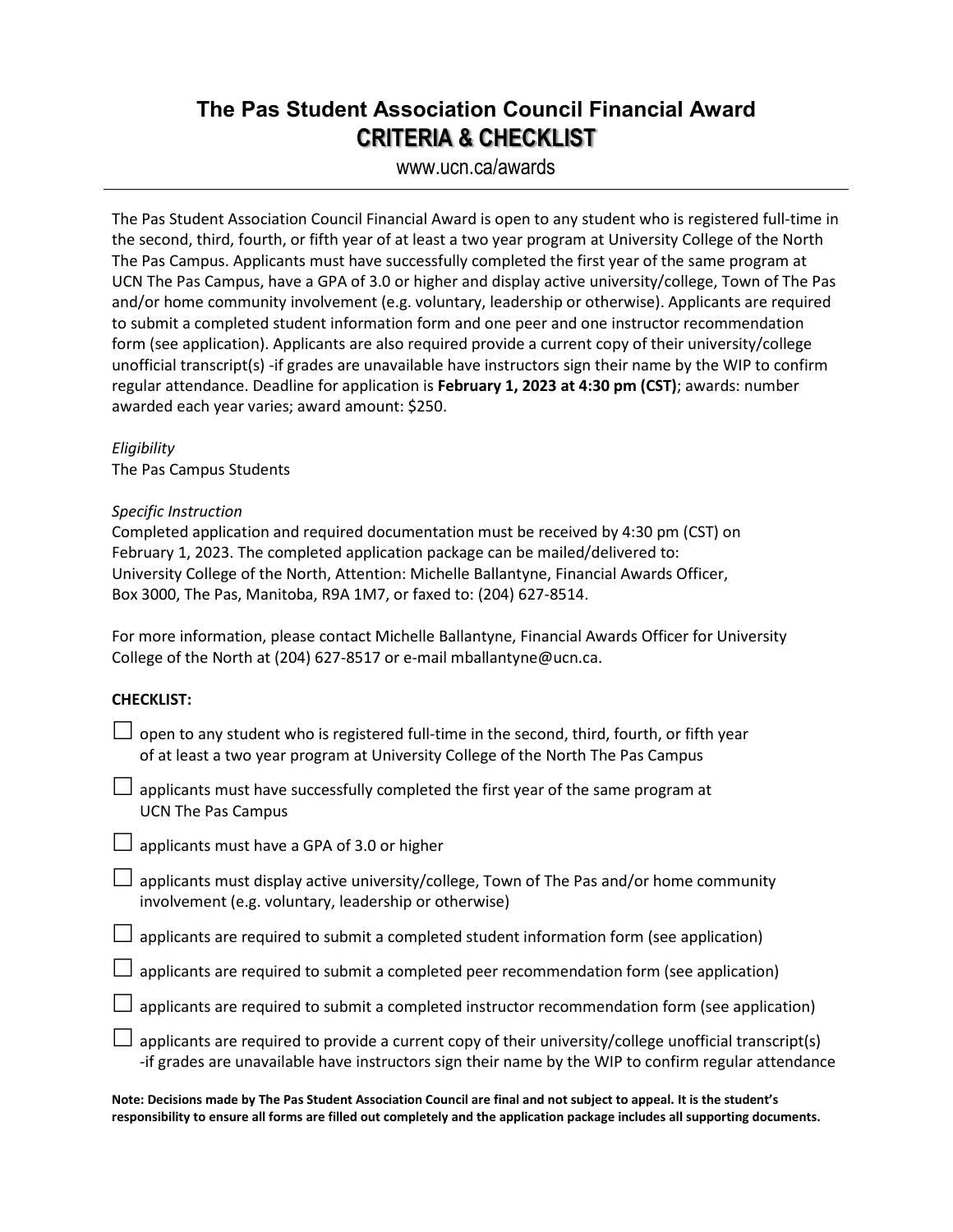# University College of the North **THE PAS STUDENT ASSOCIATION COUNCIL**



<u>splication</u>

#### **AWARD CRITERIA:**

- Must be registered as a full-time student in the second, third, fourth, or fifth year of at least a two year program at University College of the North The Pas Campus
- **Must have successfully completed the first year of the same program** at University College of the North The Pas Campus
- Must display active university/college, Town of The Pas and/or home community involvement (e.g. voluntary, leadership or otherwise)
- Must submit a completed student information form (see application)
- Must submit one peer and one instructor recommendation form (see application)
- Must have a GPA of 3.0 or higher

Please note: By submission of this application, you give permission to the office of the Registrar to release confirmation of enrolment to The Pas Student Association Council.

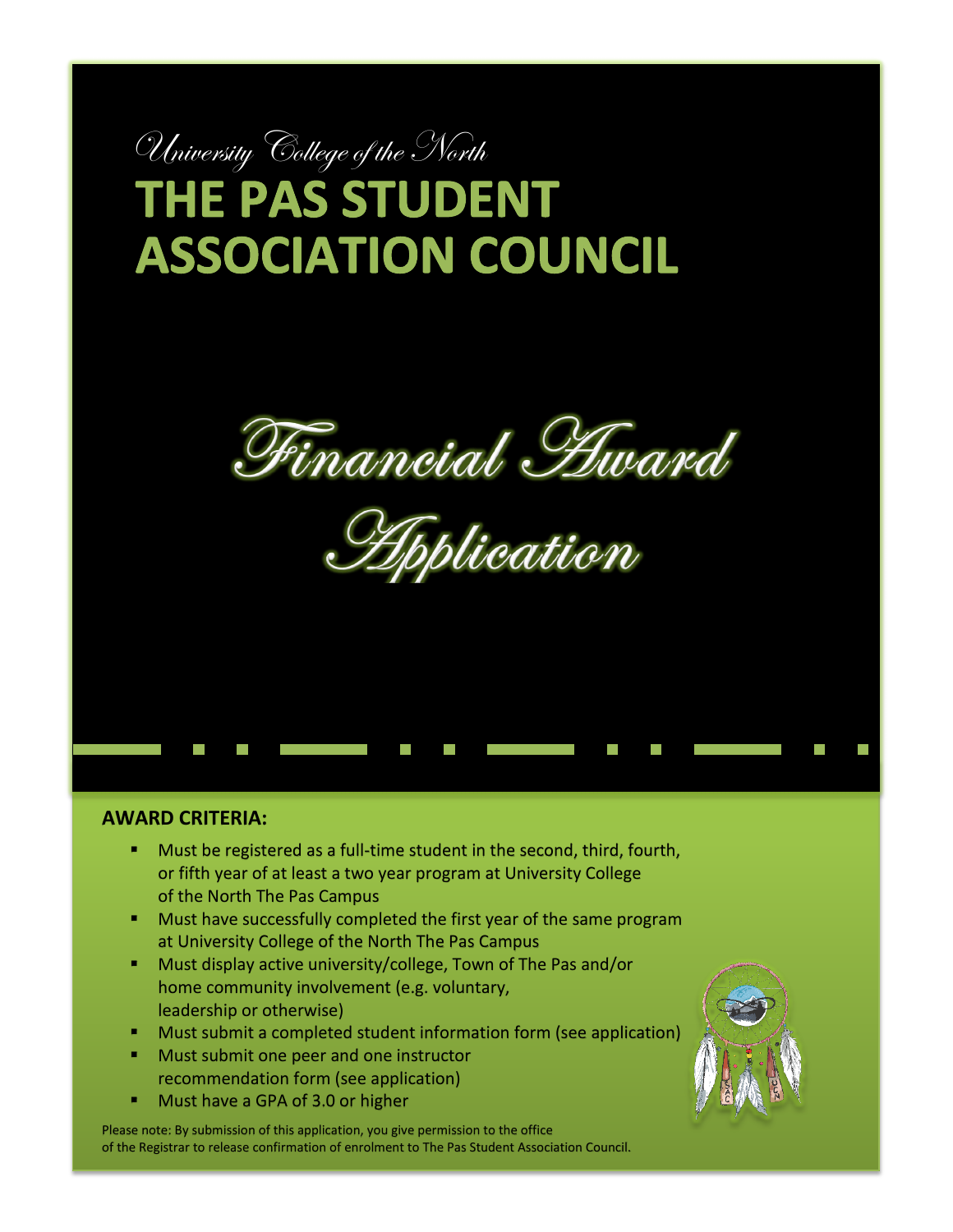**-PRINT ALL INFORMATION IN BLACK INK ONLY-** Completed application and required documentation must be received by 4:30 pm (CST) on February 1, 2023. The completed application package can be mailed/delivered to: University College of the North, Attention: Michelle Ballantyne, Financial Awards Officer, Box 3000, The Pas, Manitoba, R9A 1M7, Phone: (204) 627-8517. Decisions made by The Pas Student Association Council are final and not subject to appeal. It is the student's responsibility to ensure all forms are filled out completely and the application package includes all supporting documents. **STUDENT INFORMATION FORM AVAILABLE IN ANOTHER FORMAT UPON REQUEST.**

| The Pas Student Association Council Financial Award                                                                                                                                 |                       |  |  |  |  |  |  |
|-------------------------------------------------------------------------------------------------------------------------------------------------------------------------------------|-----------------------|--|--|--|--|--|--|
| <b>STUDENT INFORMATION FORM</b>                                                                                                                                                     |                       |  |  |  |  |  |  |
| Student name: (first and last)<br>Date: (yyyy/mm/dd)                                                                                                                                |                       |  |  |  |  |  |  |
| Student number:<br>Social insurance number:<br>Gender:                                                                                                                              |                       |  |  |  |  |  |  |
|                                                                                                                                                                                     |                       |  |  |  |  |  |  |
| Permanent mailing address: (street, p.o box, city/town, province, postal code)                                                                                                      |                       |  |  |  |  |  |  |
|                                                                                                                                                                                     |                       |  |  |  |  |  |  |
| Phone:<br>E-mail:                                                                                                                                                                   |                       |  |  |  |  |  |  |
| $(H)$ $($ $)$ $(C)$ $($ $)$ $(W)$ $($ $)$<br>University/college program of study:<br>Program length: (e.g., year 2 of 4 year program)                                               |                       |  |  |  |  |  |  |
|                                                                                                                                                                                     |                       |  |  |  |  |  |  |
| Did you successfully completed the first year of the same program at UCN The Pas campus?                                                                                            |                       |  |  |  |  |  |  |
| $\Box$ Yes $\Box$ No                                                                                                                                                                |                       |  |  |  |  |  |  |
| Term GPA: (please attach current copy of unofficial transcript(s); if grades are<br>Enrolled in:<br>unavailable have your instructors sign their name by the WIP to confirm regular | Course-load for term: |  |  |  |  |  |  |
| $\Box$ Full-time studies $\Box$ Part-time studies<br>attendance)                                                                                                                    | $\%$                  |  |  |  |  |  |  |
| Please state extra community and/or University College of the North involvement:                                                                                                    |                       |  |  |  |  |  |  |
|                                                                                                                                                                                     |                       |  |  |  |  |  |  |
|                                                                                                                                                                                     |                       |  |  |  |  |  |  |
|                                                                                                                                                                                     |                       |  |  |  |  |  |  |
|                                                                                                                                                                                     |                       |  |  |  |  |  |  |
|                                                                                                                                                                                     |                       |  |  |  |  |  |  |
|                                                                                                                                                                                     |                       |  |  |  |  |  |  |
|                                                                                                                                                                                     |                       |  |  |  |  |  |  |
|                                                                                                                                                                                     |                       |  |  |  |  |  |  |
|                                                                                                                                                                                     |                       |  |  |  |  |  |  |
|                                                                                                                                                                                     |                       |  |  |  |  |  |  |
|                                                                                                                                                                                     |                       |  |  |  |  |  |  |
|                                                                                                                                                                                     |                       |  |  |  |  |  |  |
|                                                                                                                                                                                     |                       |  |  |  |  |  |  |
|                                                                                                                                                                                     |                       |  |  |  |  |  |  |
|                                                                                                                                                                                     |                       |  |  |  |  |  |  |
|                                                                                                                                                                                     |                       |  |  |  |  |  |  |
|                                                                                                                                                                                     |                       |  |  |  |  |  |  |
|                                                                                                                                                                                     |                       |  |  |  |  |  |  |
|                                                                                                                                                                                     |                       |  |  |  |  |  |  |
|                                                                                                                                                                                     |                       |  |  |  |  |  |  |
|                                                                                                                                                                                     |                       |  |  |  |  |  |  |
|                                                                                                                                                                                     |                       |  |  |  |  |  |  |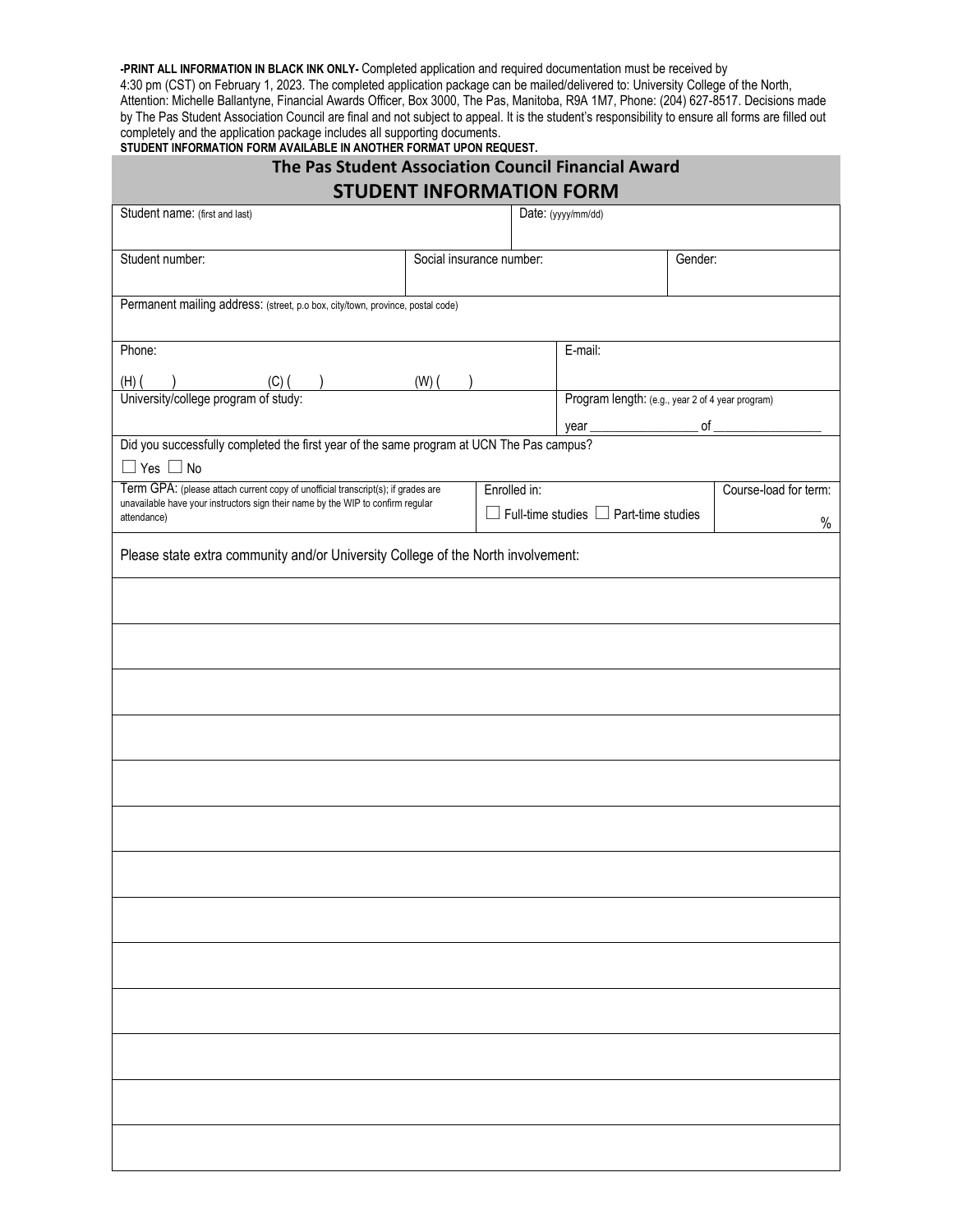| Please give any other reasons why you feel you deserve consideration for this financial award: |  |
|------------------------------------------------------------------------------------------------|--|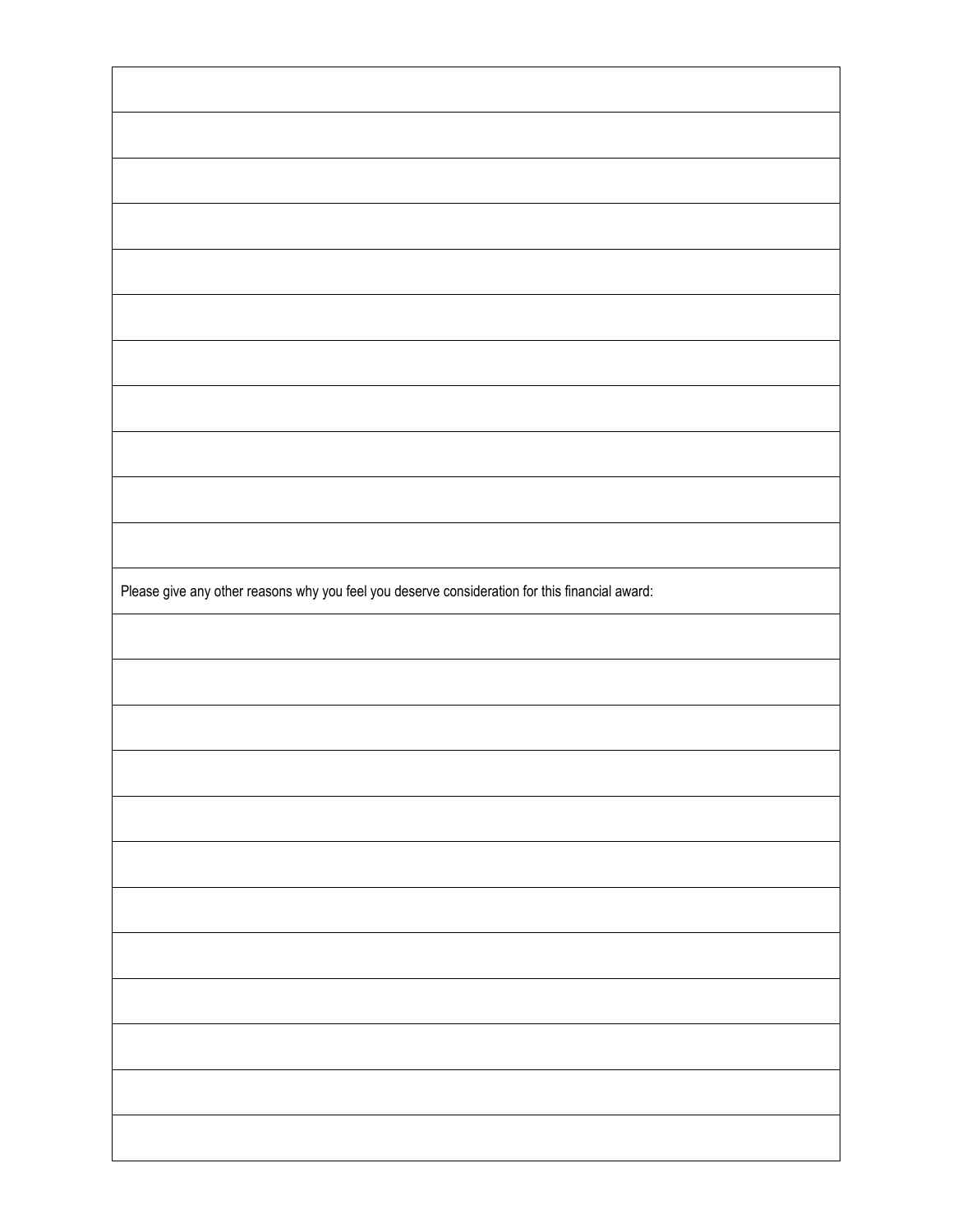**-PRINT ALL INFORMATION IN BLACK INK ONLY-** The peer recommendation form must be submitted with the application package. Deadline for the completed application package is 4:30 pm (CST) on February 1, 2023. **PEER RECOMMENDATION FORM AVAILABLE IN ANOTHER FORMAT UPON REQUEST.**

| The Pas Student Association Council Financial Award<br>PEER RECOMMENDATION FORM                                                                                                                                                                                                            |                                   |  |  |  |  |
|--------------------------------------------------------------------------------------------------------------------------------------------------------------------------------------------------------------------------------------------------------------------------------------------|-----------------------------------|--|--|--|--|
| Name of student applying: (first and last)                                                                                                                                                                                                                                                 | Date: (yyyy/mm/dd)                |  |  |  |  |
| Name of peer recommending: (first and last)                                                                                                                                                                                                                                                | Peer recommending student number: |  |  |  |  |
| Relationship to applicant:                                                                                                                                                                                                                                                                 |                                   |  |  |  |  |
| Comments: (Please comment freely and fully on the lines provided below about the applicants college, Town of The Pas or<br>home community involvement and make any other comments you feel would benefit the student applying for The Pas Student<br>Association Council Financial Award.) |                                   |  |  |  |  |
|                                                                                                                                                                                                                                                                                            |                                   |  |  |  |  |
|                                                                                                                                                                                                                                                                                            |                                   |  |  |  |  |
|                                                                                                                                                                                                                                                                                            |                                   |  |  |  |  |
|                                                                                                                                                                                                                                                                                            |                                   |  |  |  |  |
|                                                                                                                                                                                                                                                                                            |                                   |  |  |  |  |
|                                                                                                                                                                                                                                                                                            |                                   |  |  |  |  |
|                                                                                                                                                                                                                                                                                            |                                   |  |  |  |  |
|                                                                                                                                                                                                                                                                                            |                                   |  |  |  |  |
|                                                                                                                                                                                                                                                                                            |                                   |  |  |  |  |
|                                                                                                                                                                                                                                                                                            |                                   |  |  |  |  |
|                                                                                                                                                                                                                                                                                            |                                   |  |  |  |  |
|                                                                                                                                                                                                                                                                                            |                                   |  |  |  |  |
|                                                                                                                                                                                                                                                                                            |                                   |  |  |  |  |
|                                                                                                                                                                                                                                                                                            |                                   |  |  |  |  |
|                                                                                                                                                                                                                                                                                            |                                   |  |  |  |  |
|                                                                                                                                                                                                                                                                                            |                                   |  |  |  |  |
|                                                                                                                                                                                                                                                                                            |                                   |  |  |  |  |
|                                                                                                                                                                                                                                                                                            |                                   |  |  |  |  |
|                                                                                                                                                                                                                                                                                            |                                   |  |  |  |  |